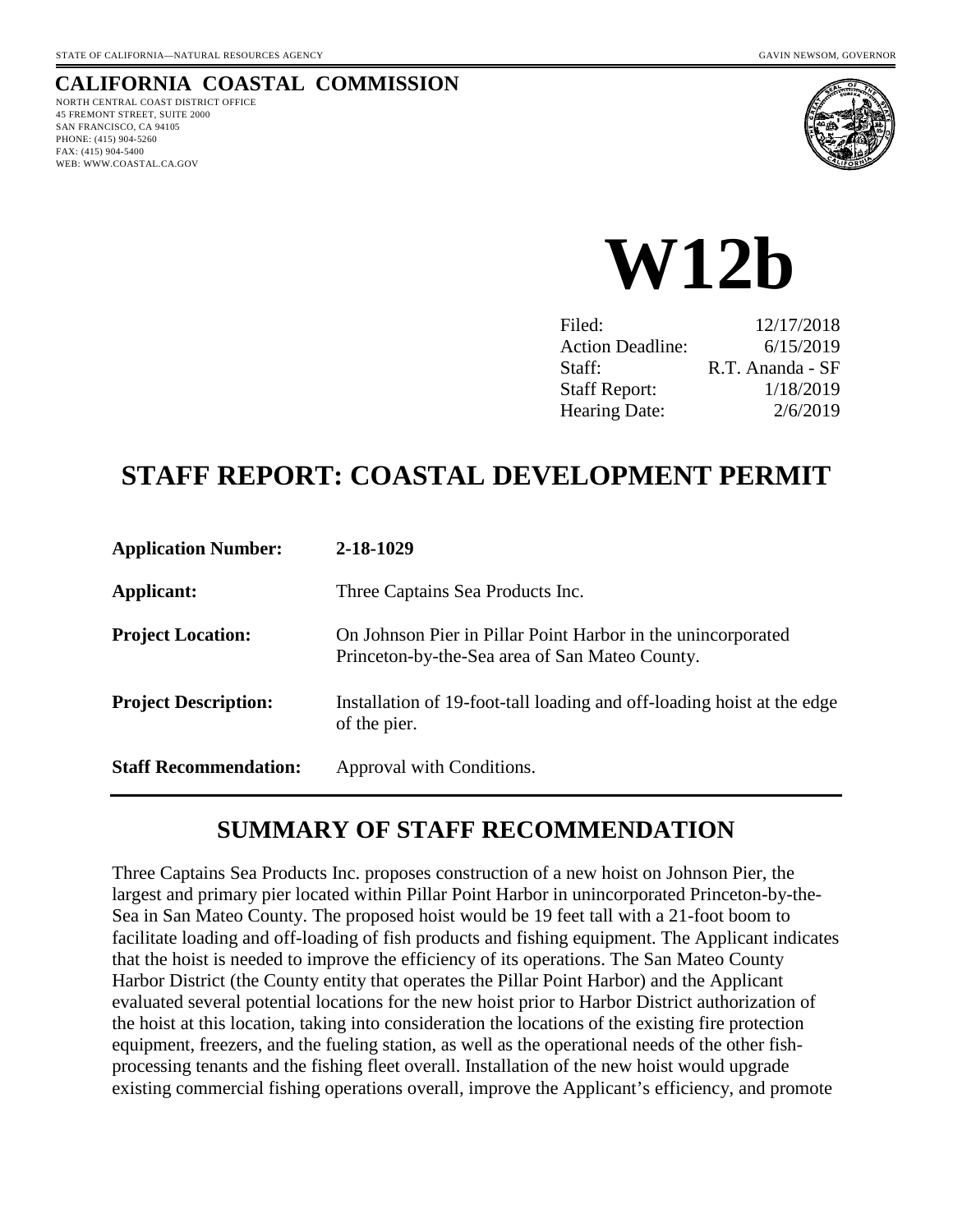$\overline{a}$ 

continued commercial fishing and associated uses at Johnson Pier, consistent with Coastal Act policies that protect and support commercial and recreational fishing.

The Harbor District leases space to three fish buying and processing tenants on Johnson Pier, including the Applicant, and each lease allows up to two hoists at the end of the pier. Currently, there are four operational hoists operated by the existing three tenants.<sup>[1](#page-1-0)</sup> These adjacent tenants on Johnson Pier have raised some concerns that congestion in the area would be increased due to the new hoist to their detriment. While the Commission takes these concerns seriously, the Harbor District thoughtfully considered all options to address their tenants' concerns, including these adjacent businesses, and ultimately decided that the hoist location was appropriate and would allow all of their tenants, including the Applicant, adequate services on the pier. Staff believes that the approved hoist location is primarily operational in terms of its effect on commercial fishing, and otherwise does not present Coastal Act coastal resource concerns, and thus the Harbor District's endorsement of this location and the new hoist provides substantial evidence that it is appropriate under the applicable sections of the Act.

Operationally, with the new hoist there would remain a 15-foot-wide common area on the pier for access by all tenants at all times. The Harbor District requires that this area be kept free and clear as a passageway for all potential traffic and use on the pier head. The passageway allows for unobstructed travel for fork lifts, trucks, and the public while the Applicant's hoist (as well as the other hoists) is in operation on the south side of the pier head. The Applicant would install removable bollards and a chain to prevent forklifts and people from entering the operations area of the hoist while it is operating, as an added safety measure. The Harbor District and its staff indicate that it will continue to work with all tenants on the pier to manage operations and traffic in the area to facilitate all tenants' operations once the new hoist is installed. This will ensure the continued safety of individuals on the pier and that the new hoist does not interfere with the public's right of access to the shore or present a conflict with recreational uses in the harbor area.

With respect to other issues, public access on Johnson Pier would not be affected by the proposed project, and will continue to be allowed subject to the same temporary restrictions (for safety reasons) that are currently associated with Harbor activities. To protect water quality and marine resources, staff recommends special conditions to ensure appropriate best management practices are applied during project construction to minimize and avoid potential impacts.

In sum, staff believes that the installation and operation of the new hoist would support Coastal Act priority coastal-dependent uses benefitting the commercial fishing industry, would not interfere with the public's ability to access the coast, and as conditioned, would maintain the biological productivity and water quality of adjacent coastal waters consistent with Coastal Act resource protection policies.

For these reasons, staff recommends approval of the CDP application with conditions. The motion and resolution to act on this recommendation are found on **Page 5** of this report.

<span id="page-1-0"></span><sup>&</sup>lt;sup>1</sup> Pillar Point Seafood operates two hoists, Morning Star Fisheries operates one hoist, and the Applicant (Three Captains Sea Products Inc.) operates one hoist. The Applicant's existing hoist is located at the back of the fishbuying building, Pillar Point Seafood's two existing hoists are located on the south side of the pier head, and Morning Star Fisheries has a single hoist located on the northwest side of the pier.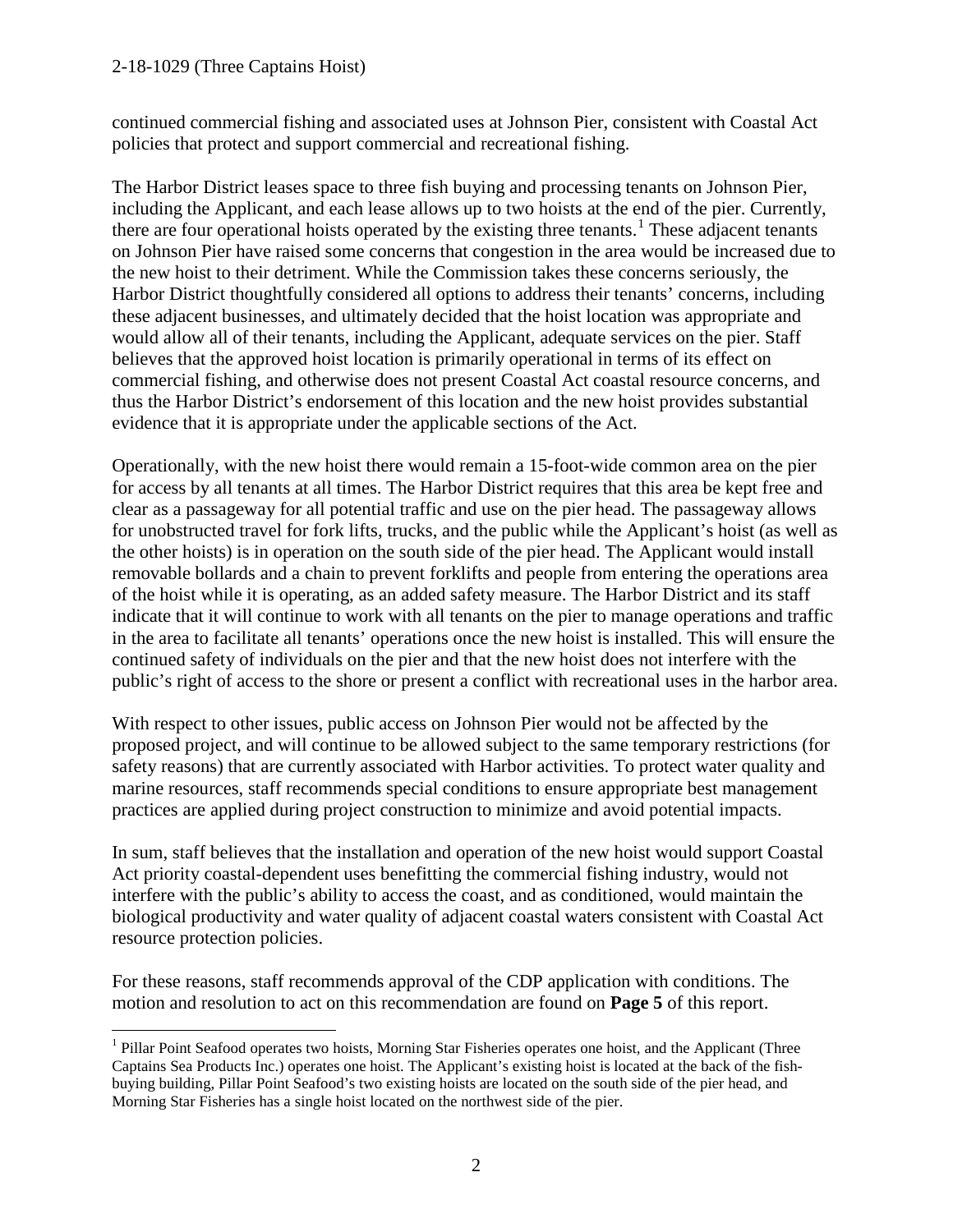# **TABLE OF CONTENTS**

#### **APPENDICES**

Appendix A – Substantive File Documents Appendix B – Staff Contact with Agencies and Groups

#### **EXHIBITS**

Exhibit  $1$  – Location Map

 $\overline{\text{Exhibit 2}}$  – Existing Site Photos

[Exhibit 3](https://documents.coastal.ca.gov/reports/2019/2/w12b/w12b-2-2019-exhibits.pdf) – Proposed Hoist Plan

 $\boxed{\text{Exhibit 4}}$  – Harbor District Approval

Exhibit  $5$  – Public Access in Area

[Exhibit 6](https://documents.coastal.ca.gov/reports/2019/2/w12b/w12b-2-2019-exhibits.pdf) – Commercial Fishing Community Comments

[Exhibit 7](https://documents.coastal.ca.gov/reports/2019/2/w12b/w12b-2-2019-exhibits.pdf) – California Fish and Game Commission Comments

[Exhibit 8](https://documents.coastal.ca.gov/reports/2019/2/w12b/w12b-2-2019-exhibits.pdf) – Johnson Pier Common Passageway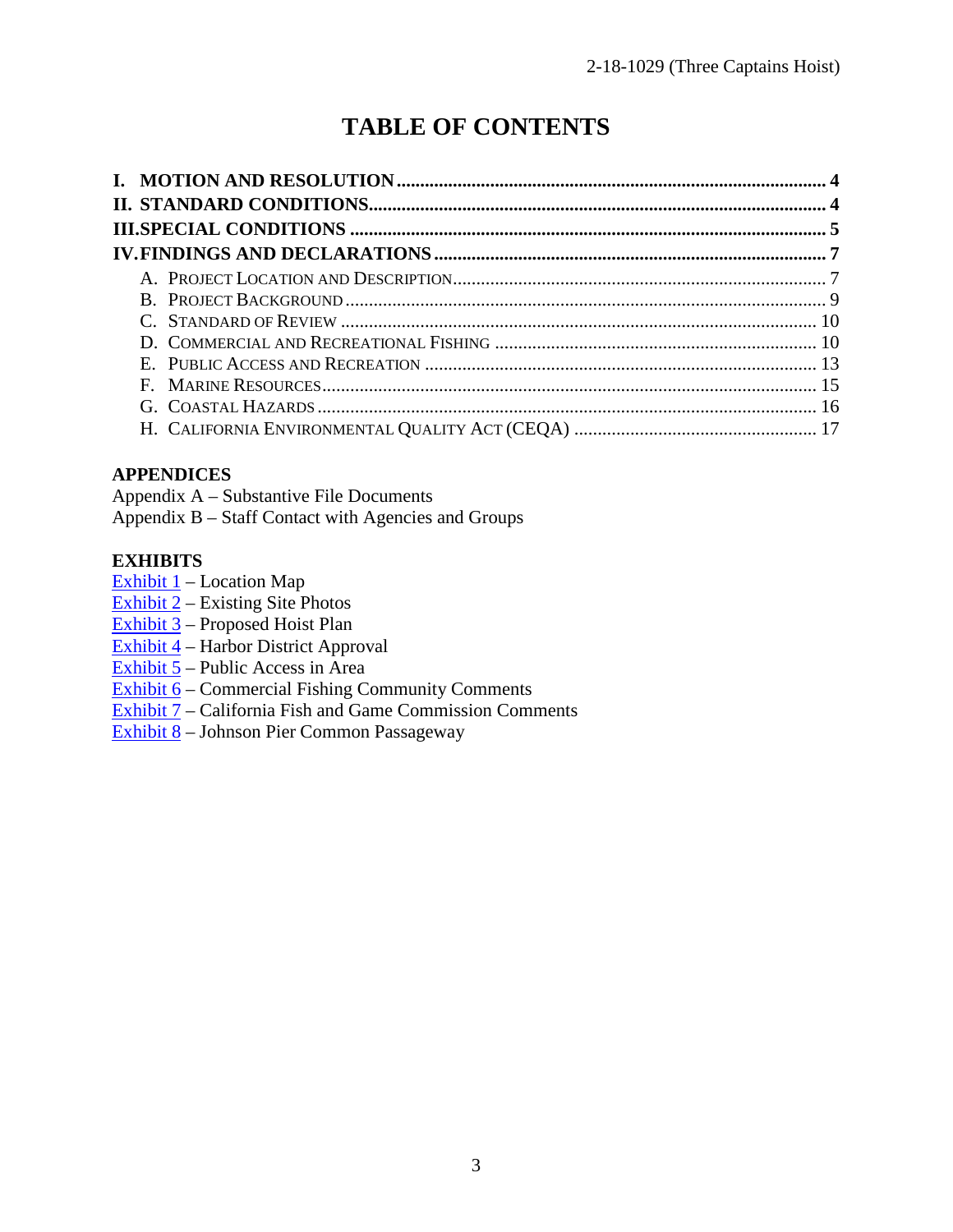## **I. MOTION AND RESOLUTION**

Staff recommends that the Commission, after public hearing, **approve** a coastal development permit for the proposed development. To implement this recommendation, staff recommends a **YES** vote on the following motion. Passage of this motion will result in approval of the CDP as conditioned and adoption of the following resolution and findings. The motion passes only by affirmative vote of a majority of the Commissioners present.

*Motion: I move that the Commission approve Coastal Development Permit Number 2- 18-1029 pursuant to the staff recommendation, and I recommend a yes vote.* 

*Resolution to Approve CDP: The Commission hereby approves Coastal Development Permit Number 2-18-1029 and adopts the findings set forth below on grounds that the development as conditioned will be in conformity with the policies of Chapter 3 of the Coastal Act. Approval of the permit complies with the California Environmental Quality Act because either 1) feasible mitigation measures and/or alternatives have been incorporated to substantially lessen any significant adverse effects of the development on the environment, or 2) there are no further feasible mitigation measures or alternatives that would substantially lessen any significant adverse impacts of the development on the environment.*

## **II. STANDARD CONDITIONS**

This permit is granted subject to the following standard conditions:

- **1. Notice of Receipt and Acknowledgment**. The permit is not valid and development shall not commence until a copy of the permit, signed by the Permittee or authorized agent, acknowledging receipt of the permit and acceptance of the terms and conditions, is returned to the Commission office.
- **2. Expiration.** If development has not commenced, the permit will expire two years from the date on which the Commission voted on the application. Development shall be pursued in a diligent manner and completed in a reasonable period of time. Application for extension of the permit must be made prior to the expiration date.
- **3. Interpretation.** Any questions of intent or interpretation of any condition will be resolved by the Executive Director or the Commission.
- **4. Assignment.** The permit may be assigned to any qualified person, provided assignee files with the Commission an affidavit accepting all terms and conditions of the permit.
- **5. Terms and Conditions Run with the Land.** These terms and conditions shall be perpetual, and it is the intention of the Commission and the Permittee to bind all future owners and possessors of the subject property to the terms and conditions.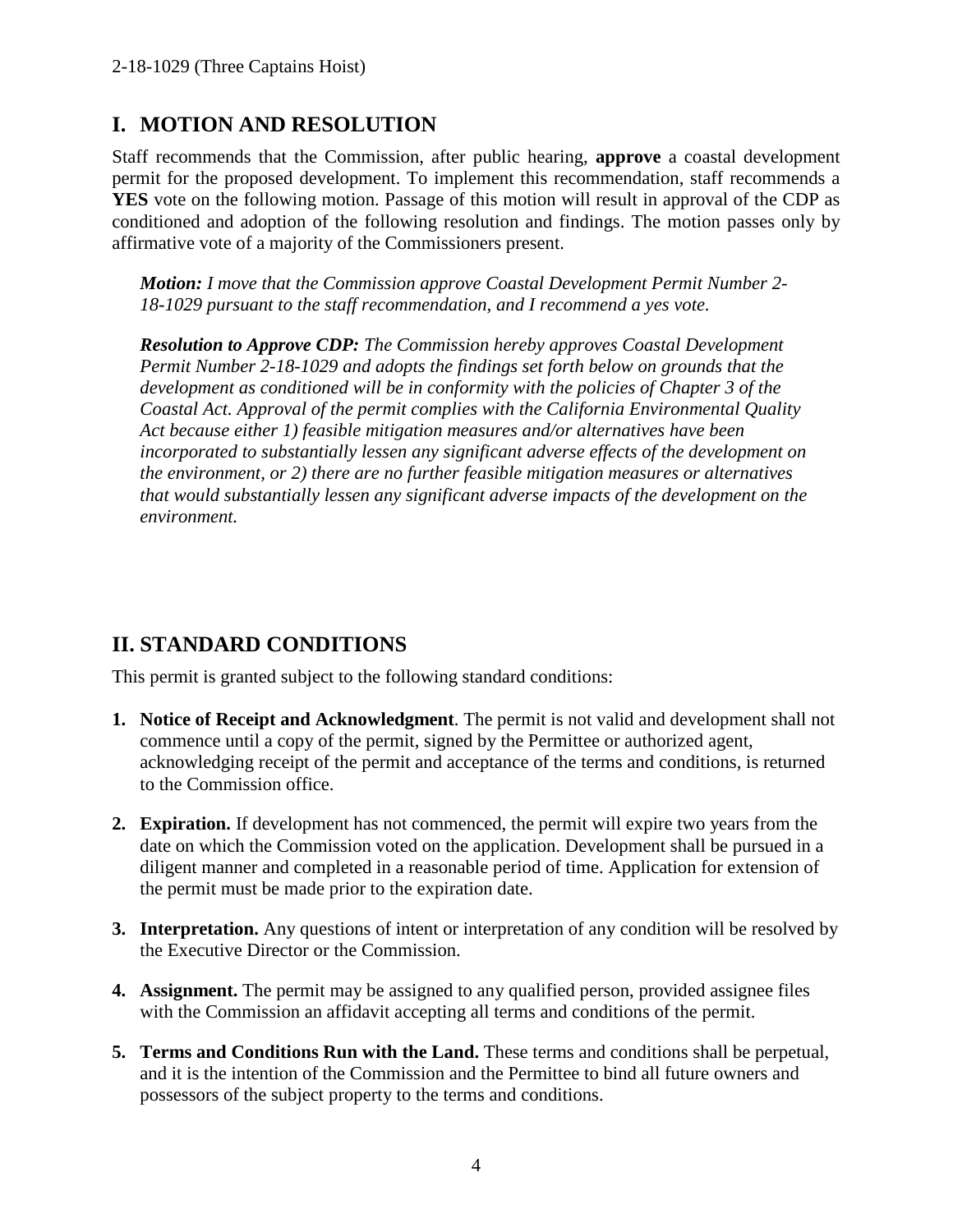#### **III. SPECIAL CONDITIONS**

- **1. Construction Requirements.** The Permittee shall undertake construction in accordance with following construction requirements:
	- **(a) Protect Public Access.** Public access shall be protected and maximized during all construction, including by staging and storing construction equipment and materials (including debris) outside of the primary public access route along the main stem of the pier as depicted in **[Exhibit 5](https://documents.coastal.ca.gov/reports/2019/2/w12b/w12b-2-2019-exhibits.pdf)**. In addition, storage of construction equipment and materials shall occur in inland areas off of Johnson Pier, and to the extent feasible, staging shall occur in inland areas. Construction, staging, and storage are prohibited outside of the defined project site as shown in project plans dated October 6, 2014.
	- **(b) Construction Areas.** All areas where construction activities or staging are to take place shall be minimized in order to have the least impact on public access, on commercial and recreational fishing activities, and on coastal and shoreline resources, including by using inland areas for staging and storing construction equipment and materials to the maximum extent feasible.
	- **(c) Construction Methods and Timing.** All construction areas shall be kept separate from ocean waters and from public recreational use areas to the maximum extent feasible, including by using unobtrusive fencing or equivalent measures to delineate construction areas.
	- **(d) Construction BMPs.** Construction BMPs shall be used during construction to protect coastal water quality, and particular care shall be exercised to prevent foreign materials (e.g., construction scraps, chemicals, and other debris) from entering coastal waters, including through the use and application of all of the following:
		- **i)** Silt fences, straw wattles, or equivalent apparatus, shall be installed at the perimeter of the construction site to prevent construction-related runoff or sediment from discharging to the ocean.
		- **ii)** Equipment washing, refueling, and servicing shall take place at inland locations at least 50 feet from the shoreline. All construction equipment shall be inspected and maintained at an off-site inland location to prevent leaks and spills of hazardous materials at the project site.
		- **iii)** The construction site shall maintain good construction housekeeping controls and procedures, including, at a minimum, cleaning up all leaks, drips, and other spills immediately; keeping materials covered and out of the rain (including covering exposed piles of soil and wastes); disposing of all wastes properly, placing trash receptacles on site for that purpose, and covering open trash receptacles during wet weather; and removing all construction debris from the site.
		- **iv)** All erosion and sediment controls shall be in place prior to the commencement of construction as well as at the end of each work day.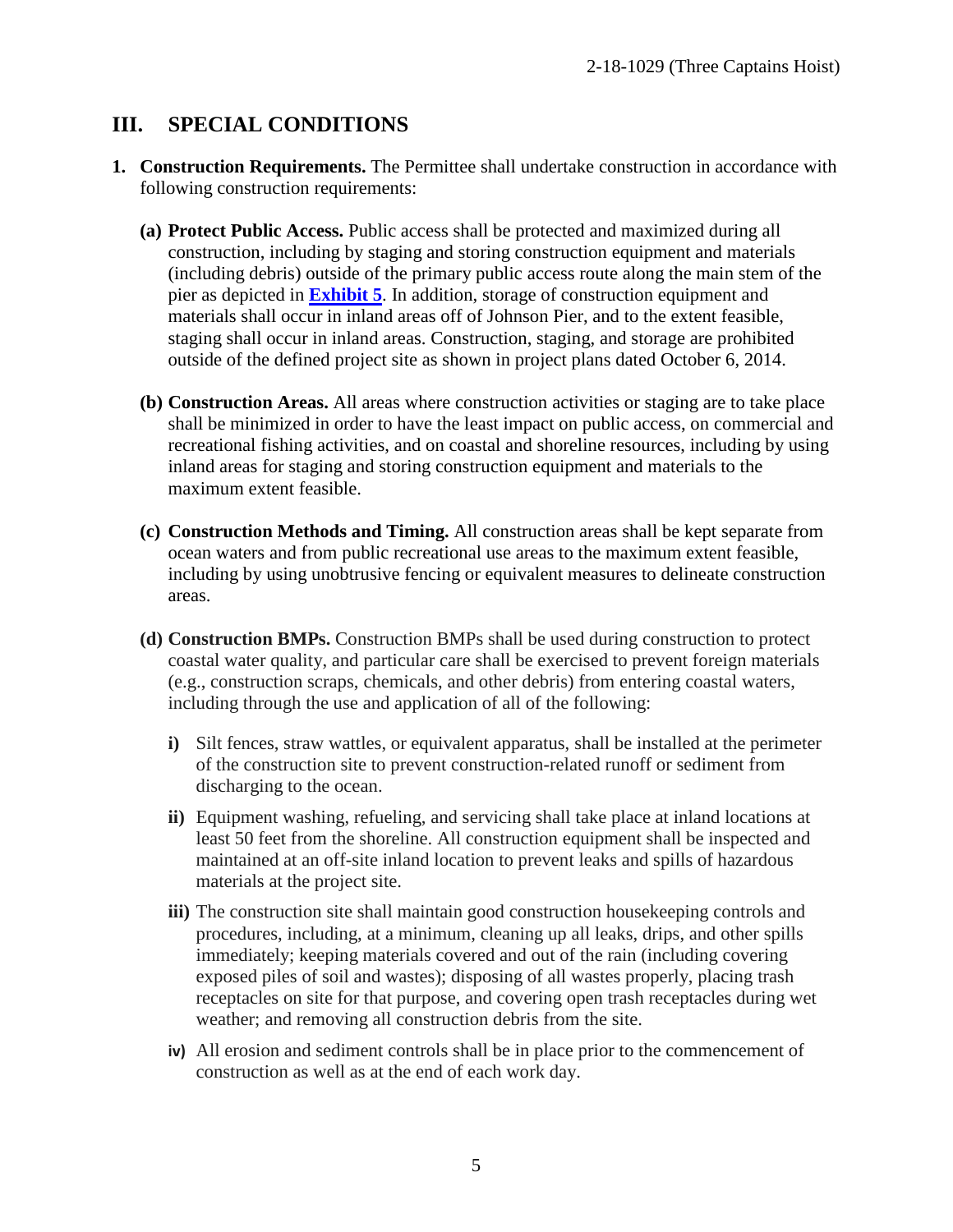- **(e) Manage Construction-Phase BMPs.** Appropriate protocols shall be implemented to manage all construction-phase BMPs, including installation and removal, ongoing operation, inspection, maintenance, and training, to ensure protection of coastal water quality.
- **(f) Construction Site Documents.** Copies of the signed CDP shall be maintained in a conspicuous location at the construction job site at all times, and such copies shall be available for public review on request. Prior to commencement of construction all persons involved with the construction shall be briefed on the content and meaning of the CDP, and that the CDP and construction site documents shall be available for public review on request.
- **(g) Construction Coordinator.** A construction coordinator shall be designated to be contacted during construction should questions arise regarding the construction (in case of both regular inquiries and emergencies), and their contact information (including address, phone number, and an e-mail address) shall be conspicuously posted at the job site where such contact information is readily visible from public viewing areas for the duration of construction, along with indication that the construction coordinator should be contacted in the case of questions regarding the construction (in case of both regular inquiries and emergencies). The construction coordinator shall record the contact information (e.g., name, phone number, e-mail, etc.) and nature of all complaints received regarding the construction, and shall investigate complaints and take remedial action, if necessary, within 24 hours of receipt of the complaint or inquiry. All complaints and all actions taken in response shall be summarized and provided to the Executive Director on at least a weekly basis.
- **(h) Notification.** The Permittee shall notify planning staff of the Coastal Commission's North Central Coast District Office at least 3 working days in advance of commencement of construction, and immediately upon completion of construction.

Minor adjustments to the above construction requirements may be allowed by the Executive Director if such adjustments: (1) are deemed reasonable and necessary; and (2) do not adversely impact coastal resources.

- **2. Coastal Hazards Risk.** By acceptance of this CDP, the Permittee acknowledges and agrees, on behalf of itself and all successors and assigns, to all of the following:
	- **(a) Coastal Hazards.** That the site is subject to coastal hazards including but not limited to episodic and long-term shoreline retreat and coastal erosion, high seas, ocean waves, tsunami, tidal scour, coastal flooding, landslides, bluff and geologic instability, bluff retreat, liquefaction and the interaction of same, many of which will worsen with future sea level rise.
	- **(b) Assume Risks.** To assume the risks to the Permittee and the property that is the subject of this CDP of injury and damage from such coastal hazards in connection with this permitted development.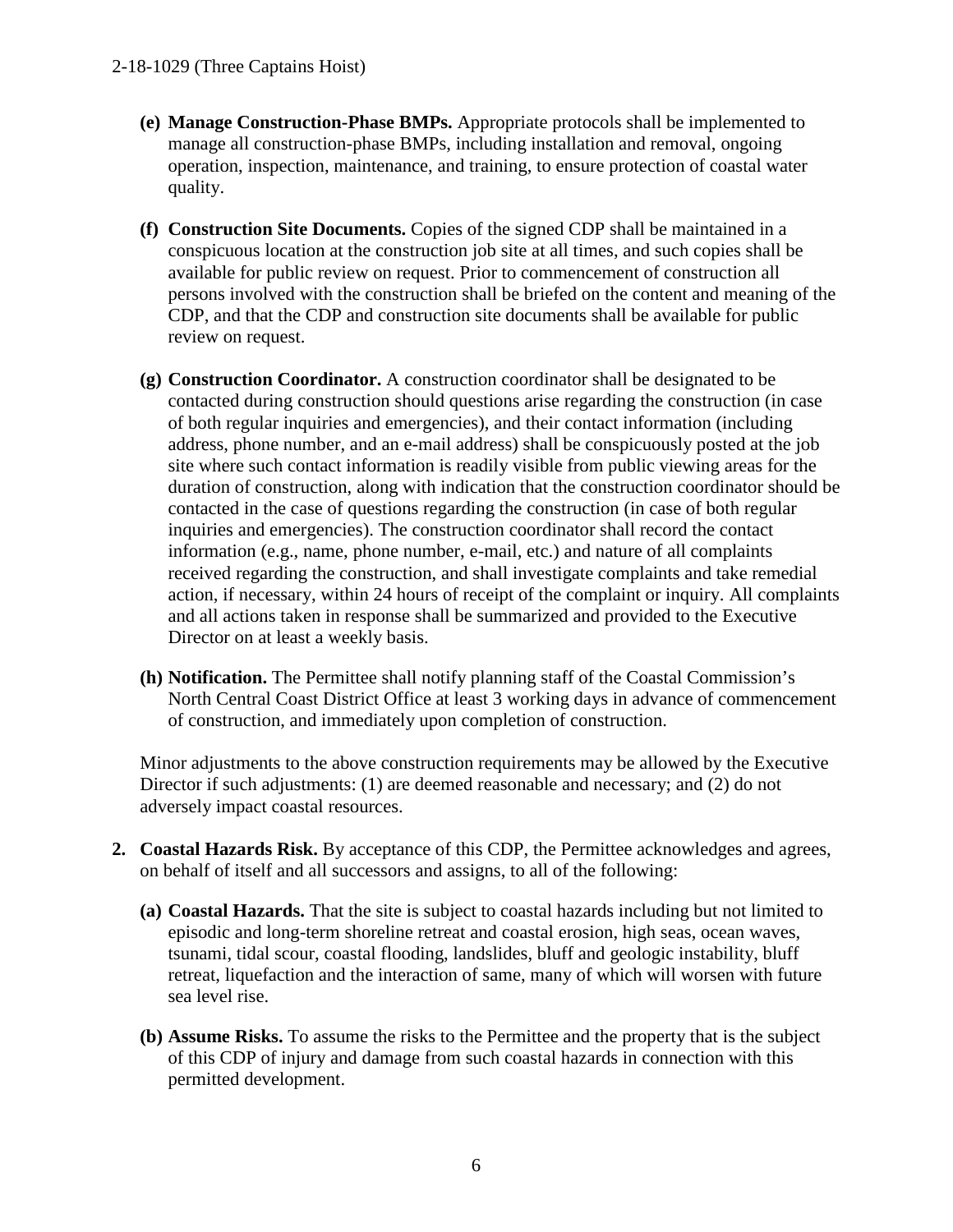- **(c) Waive Liability.** To unconditionally waive any claim of damage or liability against the Commission, its officers, agents, and employees for injury or damage from such coastal hazards.
- **(d) Indemnification.** To indemnify and hold harmless the Coastal Commission, its officers, agents, and employees with respect to the Commission's approval of the development against any and all liability, claims, demands, damages, costs (including costs and fees incurred in defense of such claims), expenses, and amounts paid in settlement arising from any injury or damage due to such coastal hazards.
- **(e) Permittee Responsible.** That any adverse effects to property caused by the permitted development shall be fully the responsibility of the Permittee.
- **3. Liability for Costs and Attorneys' Fees.** The Permittee shall reimburse the Coastal Commission in full for all Coastal Commission costs and attorneys' fees (including but not limited to such costs/fees that are: (1) charged by the Office of the Attorney General; and/or (2) required by a court) that the Coastal Commission incurs in connection with the defense of any action brought by a party other than the Permittee against the Coastal Commission and/or its officers, employees, agents, successors and assigns challenging the approval or issuance of this CDP, the interpretation and/or enforcement of the CDP conditions, or any other matter related to this CDP. The Permittee shall reimburse the Coastal Commission within 60 days of being informed by the Executive Director of the amount of such costs/fees. The Coastal Commission retains complete authority to conduct and direct the defense of any such action against the Coastal Commission and/or its officers, employees, agents, successors and assigns.

## **IV. FINDINGS AND DECLARATIONS**

### **A. PROJECT LOCATION AND DESCRIPTION**

The proposed project area is located on Johnson Pier in Pillar Point Harbor. Pillar Point Harbor is five miles north of Half Moon Bay in the unincorporated community of Princeton-by-the-Sea in San Mateo County (see **[Exhibit 1](https://documents.coastal.ca.gov/reports/2019/2/w12b/w12b-2-2019-exhibits.pdf)**). The Harbor is protected by outer and inner breakwaters constructed of pervious rubble/rock material, and it accommodates both commercial and recreational boating and fishing uses. There are 122 commercial fishing boats, ten commercial sport fishing boats, and 225 recreational vessels that berth at Pillar Point Harbor. It is a very active, working harbor that is open to the public.

Johnson Pier is a commercial fishing hub along this part of the California coast and is a base for one of California's top operating commercial fishing fleets. King (also referred to as Chinook) salmon, Dungeness crab, and squid are the prime catches during the Harbor's busiest fishing seasons, and an average of 6 million pounds of fish and other seafood is brought on-shore at Johnson Pier every year.<sup>[2](#page-6-0)</sup> In 2017, 3,016,876 pounds of squid, 1,644,322 million pounds of

<span id="page-6-0"></span><sup>&</sup>lt;sup>2</sup> Personal communication/e-mail from John Draper, Assistant Harbor Master, San Mateo County Harbor District, January 14, 2015.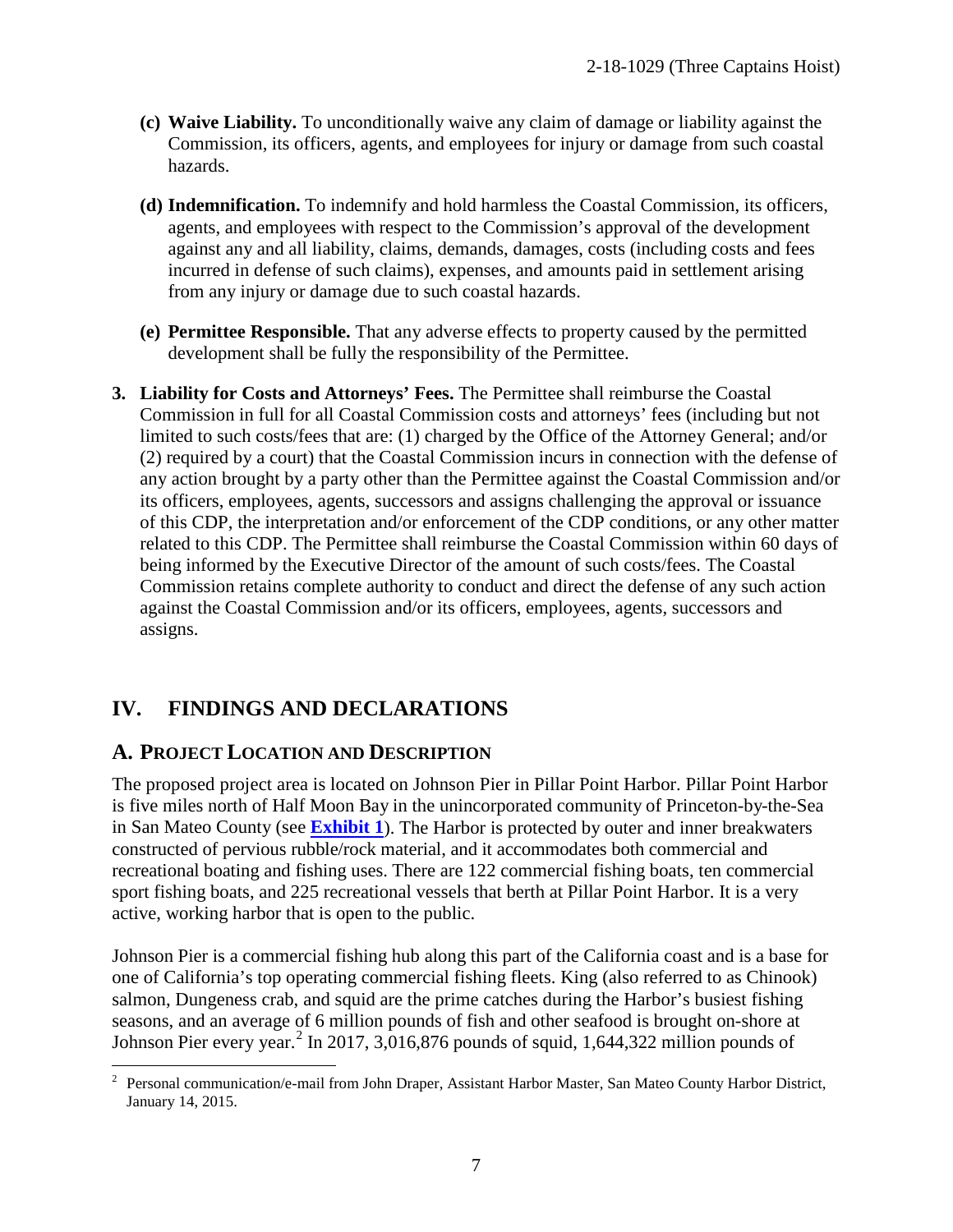Dungeness crab, 67,759 pounds of salmon, 598,258 pounds of groundfish (including sole, flounder, sablefish, seabass, and halibut), and 3,546,125 pounds of other types of sea products were brought on-shore at Pillar Point Harbor via Johnson Pier – a total of nearly 9 million pounds of seafood.<sup>[3](#page-7-0)</sup> Johnson Pier is clearly an important hub for commercial fishing on the central coast, and it's the largest and primary pier within the Harbor.

Johnson Pier is L-shaped with a large 7,300 square-foot pier head that contains a roughly 4,000 square-foot building at the end occupied by three fish-buying and processing tenants, one of which is the Applicant (Three Captains Sea Products Inc.).<sup>[4](#page-7-1)</sup> In addition to the fish buyers building, the pier head area accommodates storage areas and hoists for the tenants, a fueling dock, and a pump-out station, and the remainder of the pier provides berths for the commercial fishing fleet (see **[Exhibit 2](https://documents.coastal.ca.gov/reports/2019/2/w12b/w12b-2-2019-exhibits.pdf)**). The area where the bulk of fish buying and transport activities occur on the pier head can experience some congestion due to loading and off-loading activities and equipment located on the pier, such as refrigerated storage containers.

Each of the three tenants is allowed by their respective lease agreements with the Harbor District to operate up to two hoists on Johnson Pier. Currently, there are four operational hoists operated by the existing three tenants,<sup>[5](#page-7-2)</sup> and the Applicant is here seeking CDP authorization to install a second hoist.<sup>[6](#page-7-3)</sup> The new hoist would be 19 feet tall, as measured from the base of the pier, with a 21-foot long boom, and a rated capacity to carry/lift a maximum of 1,000 pounds. The proposed hoist would be installed on the south side of the Johnson Pier head (see **[Exhibit 3](https://documents.coastal.ca.gov/reports/2019/2/w12b/w12b-2-2019-exhibits.pdf)**).

The new hoist would be attached to the surface of the pier and no construction work would be conducted from an area directly over the water. The purpose of the new hoist is to load and offload products and equipment onto and off of authorized fishing vessels at the working dock, from the southwest side of the pier head, depending on available space and use by other docked vessels. The hoist would be operated electronically, connecting to a 15 amp circuit to the existing panel located on the pier, and it would swing out over the boats docked at the pier for loading and off-loading items.

A 15-foot-wide area on the pier would be kept clear/open for common area access by all tenants at all times (see **[Exhibit 8](https://documents.coastal.ca.gov/reports/2019/2/w12b/w12b-2-2019-exhibits.pdf)**). The Harbor District requires that this area be kept free and clear as a passageway for traffic on the pier head. The passageway allows for unobstructed travel for fork lifts, trucks, and people while the Applicant's hoist (as well as the other hoists) is in operation on the south side of the pier head.

<span id="page-7-0"></span> $\overline{a}$ <sup>3</sup> Table 17PUB - Poundage And Value Of Landings By Port, San Francisco Area During 2017, California Department of Fish and Wildlife. June 13, 2018.

<span id="page-7-1"></span><sup>&</sup>lt;sup>4</sup> The other two tenants are Pillar Point Seafood and Morning Star Fisheries.

<span id="page-7-2"></span><sup>&</sup>lt;sup>5</sup> Pillar Point Seafood operates two hoists, Morning Star Fisheries operates one hoist, and the Applicant (Three Captains Sea Products Inc.) operates one hoist. The Applicant's existing hoist is located at the back of the fishbuying building, Pillar Point Seafood's two existing hoists are located on the south side of the pier head, and Morning Star Fisheries has a single hoist located on the northwest side of the pier.

<span id="page-7-3"></span><sup>&</sup>lt;sup>6</sup> Note that the Applicant installed a second hoist without a CDP in 2014, but as mentioned further in the "Project" Background" section of this staff report, that hoist was removed in May 2016.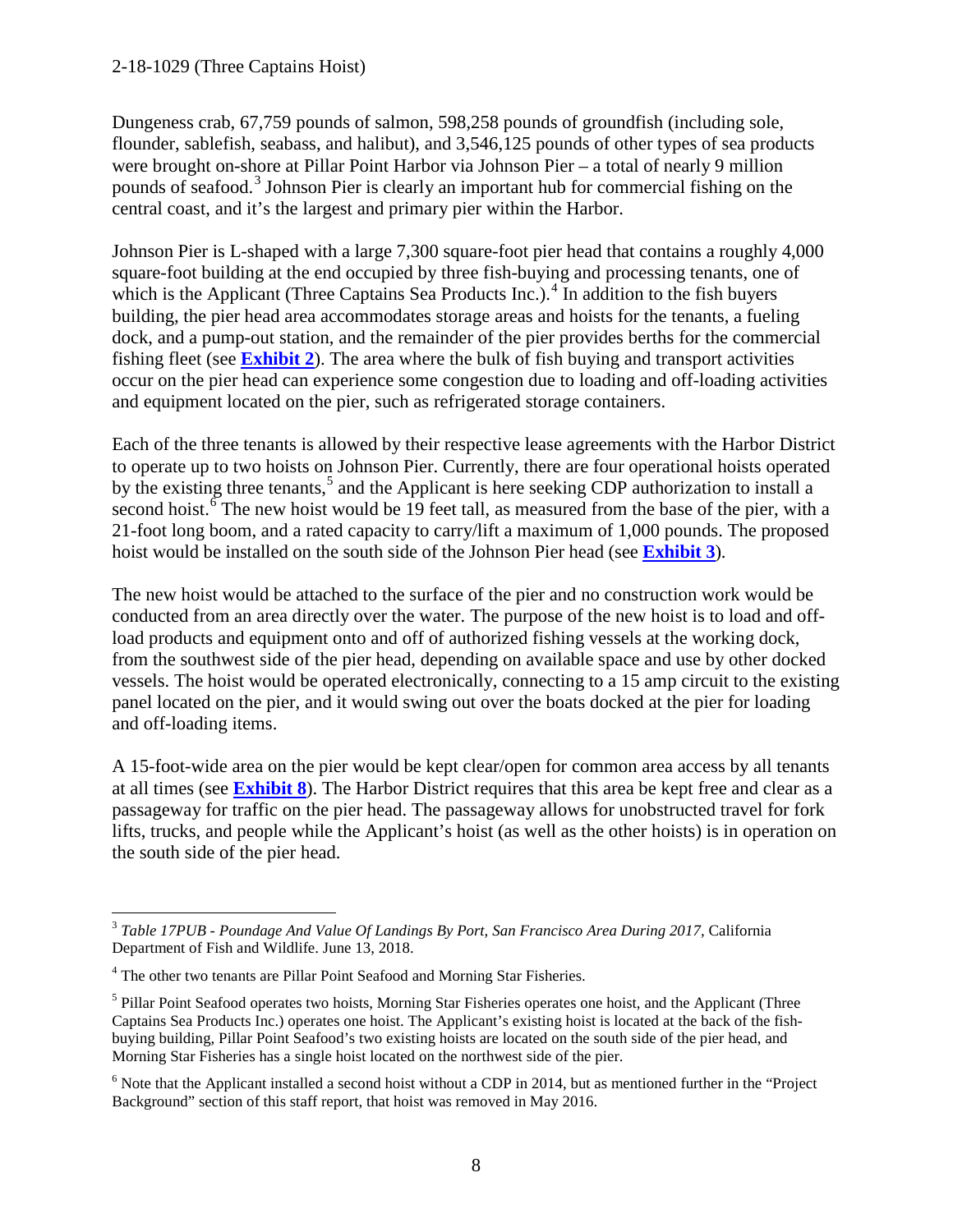#### **B. PROJECT BACKGROUND**

In April 2014, the Applicant installed a second hoist at the currently proposed location on Johnson Pier without a CDP. On September 4, 2014, the Applicant submitted a CDP application (CDP Application No. 2-14-1592) requesting after-the-fact (ATF) authorization of that hoist installation. After evaluating the Applicant's originally proposed ATF second hoist, the Executive Director issued a De Minimis CDP waiver notice, intending to report said waiver to the Coastal Commission at the November 2014 Commission meeting.<sup>[7](#page-8-0)</sup> At that time the Executive Director had determined that the second hoist would facilitate existing high priority coastal-dependent uses by allowing for and increasing the efficiency of ongoing commercial fishing operations, and facilitating the economic and commercial use of the harbor. Further, the Executive Director determined at that time that the project would not affect any sensitive habitat and that the proposed project would include best management practices to avoid and minimize potential impacts to the water quality of the harbor area and coastal waters. Thus, at that time the Executive Director concluded that installation and operation of the hoist would not result in adverse impacts individually or cumulatively on coastal resources, consistent with the Chapter 3 policies of the Coastal Act, and issued the Notice of Intent to Issue the CDP waiver.

In response to the Executive Director's CDP waiver notice, the Commission received objections to the waiver from some community members as well as representatives of the Half Moon Bay Seafood Marketing Association (HMBSMA) opposing the issuance of a waiver, and expressing concern about the potential for "significant economic loss" to its members and other operating businesses at Pillar Point Harbor. Specifically, HMBSMA contended that the new hoist would have the potential to reduce off-load revenues by creating delays for off-loading vessels; have a negative effect on access to the fuel station at the pier head, which could result in delays to fishing activity; and would affect other fish buying businesses by delaying their ability to adequately move product from vessels to trucks. Further, HMBSMA stated that the location of the new hoist and its potential impacts were not adequately studied.

In response to these newly raised concerns, the Executive Director retracted the proposed waiver in order to further evaluate the concerns raised. During the period of further evaluation, the Harbor District's approval of the second hoist at the originally proposed location expired, and the Harbor District decided not to extend it. As a result, the proposed project at that point no longer included the requisite local approvals as required for CDP applications to be considered by the Commission, and at a fundamental level no longer was supported by the underlying pier landowner, the Harbor District. Lacking such required elements, CDP Application No. 2-14- 1592 was no longer complete. The application file was closed and returned to the Applicant without the requested CDP going to hearing; and the unpermitted hoist was removed by the Applicant in May 2016.

Subsequently on October 5, 2016, the Harbor District approved the Applicant's request to install a second hoist at a new location on the north side of the pier head, adjacent to the existing work/impound dock used to temporarily store derelict, abandoned boats awaiting lien sale. The

<span id="page-8-0"></span> $\overline{a}$  $7$  CDP waivers do not become effective unless and until they are reported to the Commission and the Commission concurs with the Executive Director's determination.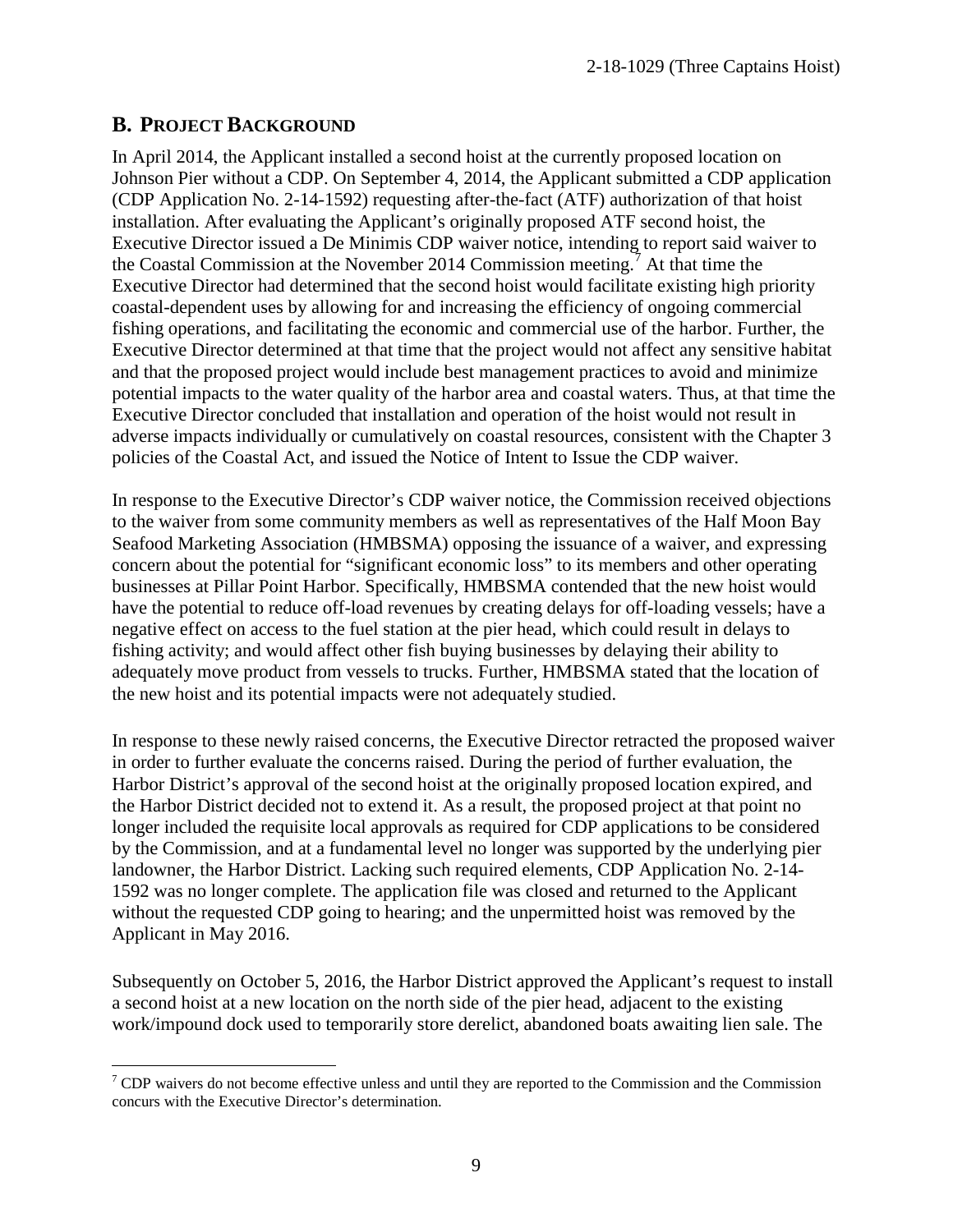work/impound dock was proposed for removal as part of the project. Following Harbor District approval of this new project, the Applicant submitted a new CDP application (CDP No. 2-16- 1131) to the Commission for the new hoist, as well as removal of the adjacent work/impound dock. Subsequently, the Harbor District again rescinded its approval of the project, and again the CDP application file was closed (on March 7, 2018). Subsequently, the Applicant and the Harbor District entered into arbitration in 2018 to resolve issues regarding the Applicant's request for a second hoist. Ultimately, the end result of the arbitration was that the Harbor District would approve a second hoist (i.e., the hoist that is the subject of this current CDP application before the Commission) and would support and help expedite the Applicant's efforts to obtain a CDP from the Commission.

Thus, on October 17, 2018 the Harbor District authorized the Applicant to install and use a second hoist on the south side of the pier; and determined the hoist was categorically exempt from the California Environmental Quality Act (CEQA) (see **[Exhibit 4](https://documents.coastal.ca.gov/reports/2019/2/w12b/w12b-2-2019-exhibits.pdf)**). The Applicant has now submitted this application (CDP Application No. 2-18-1029) for a second hoist to be located on the south side of the pier head with the requisite local approvals and landowner authorization, which is the proposed project being presented for the Commission's CDP consideration at its February 2019 hearing.

### **C. STANDARD OF REVIEW**

The proposed project is located over Pillar Point Harbor waters within the retained CDP jurisdiction of the Coastal Commission, and thus the standard of review is Chapter 3 of the Coastal Act.

### **D. COMMERCIAL AND RECREATIONAL FISHING**

#### **Applicable Policies**

Coastal Act Sections 30234 and 30234.5 require the protection, and where feasible the upgrading, of facilities that provide services for commercial and recreational fishing, and recognizes the economic importance of fishing activities. Coastal Act Section 30255 gives coastal-dependent developments priority over other developments at the shoreline, and directs that coastal-related developments be developed within reasonable proximity to the uses they support.

*Section 30234: Facilities serving the commercial fishing and recreational boating industries shall be protected and, where feasible, upgraded. Existing commercial fishing and recreational boating harbor space shall not be reduced unless the demand for those facilities no longer exists or adequate substitute space has been provided. Proposed recreational boating facilities shall, where feasible, be designed and located in such a fashion as not to interfere with the needs of the commercial fishing industry.* 

*Section 30234.5: The economic, commercial, and recreational importance of fishing activities shall be recognized and protected.*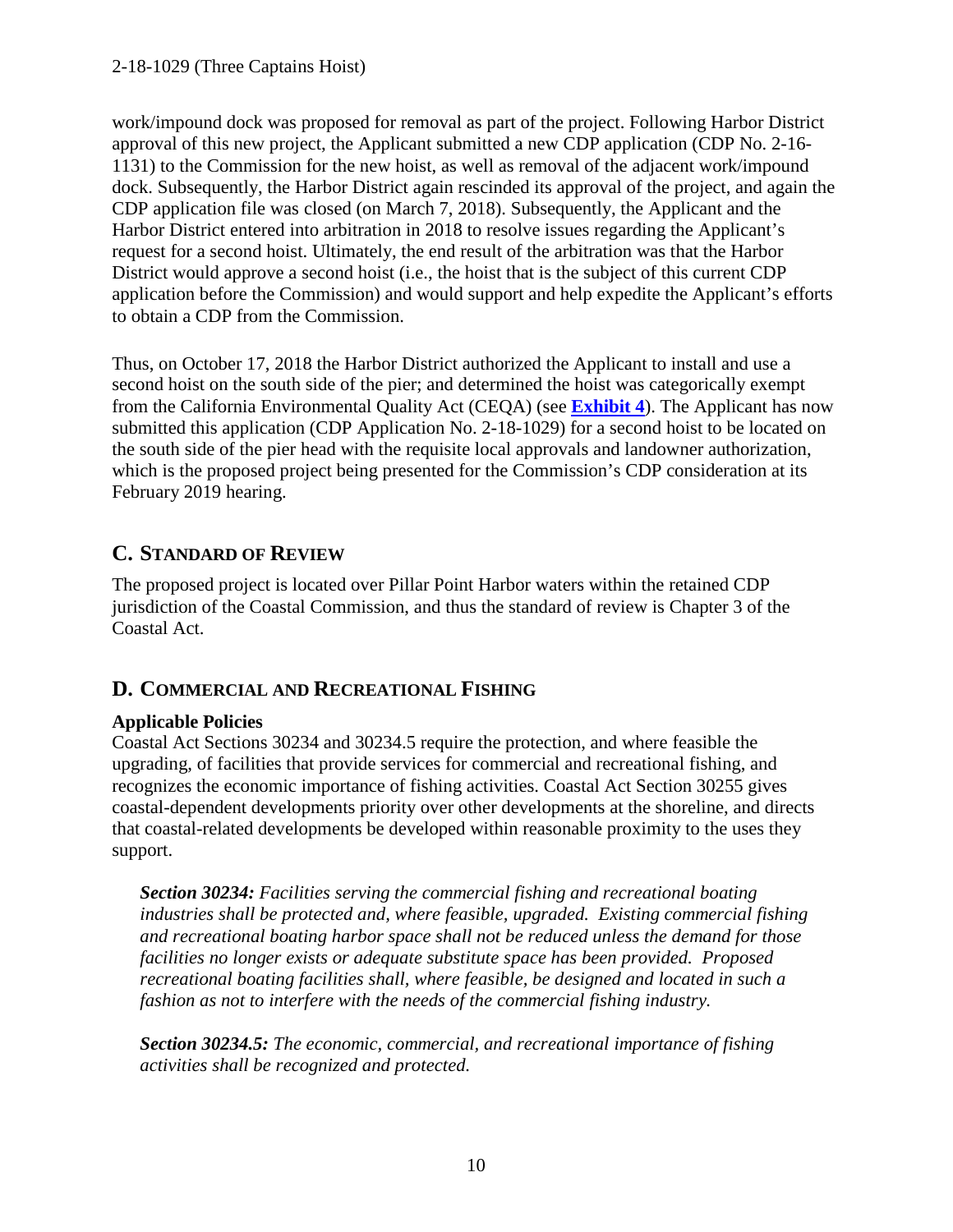*Section 30255: Coastal-dependent developments shall have priority over other developments on or near the shoreline. Except as provided elsewhere in this division, coastal-dependent developments shall not be sited in a wetland. When appropriate, coastal-related developments should be accommodated within reasonable proximity to the coastal-dependent uses they support.* 

The Coastal Act defines coastal-dependent and coastal-related as follows:

*Section 30101: "Coastal-dependent development or use" means any development or use which requires a site on, or adjacent to, the sea to be able to function at all.* 

*Section 30101.3: "Coastal-related development" means any use that is dependent on a coastal-dependent development or use.* 

#### **Consistency Analysis**

Commercial and recreational fishing and recreational boating are Coastal Act coastal-dependent and priority uses that cannot function without sufficient facilities. Fishing fleets currently have the ability to on-load fishing equipment and off-load their catches at the Johnson Pier, including primarily the pier head where the three fish-buying tenants operate, including via hoists. The Applicant (as well as the two other wholesale tenants) serves as a link between commercial fisheries and those consumers wishing to purchase seafood products. The three top-grossing fishing seasons for Pillar Point Harbor include Dungeness crab, king salmon, and squid seasons. Crab season is between mid-November and June, squid season overlaps and extends from mid-October to the end of March, and salmon season begins in April and extends through the end of September. Thus, Johnson Pier is in active use by the commercial fishing industry throughout the entire year. The equipment on-loading and fish off-loading conducted on and from Johnson Pier during fishing season is a high priority, coastal-dependent use and as such must be afforded the required protections under the Coastal Act.

A hoist is an essential piece of equipment necessary for loading and off-loading the vessels that transport fishery products to be sold wholesale. The Applicant, the two other commercial tenants, and fishing fleets all rely heavily on having working hoists on the pier to facilitate and support their respective industry-related activities. There are currently four operational hoists located on Johnson Pier operated by the existing three tenants: Pillar Point Seafood operates two hoists, Morning Star Fisheries operates one hoist, and the Applicant operates one hoist. The Applicant's existing hoist is located at the back of the fish-buying building, Pillar Point Seafood's two existing hoists are located on the south side of the pier head, and Morning Star Fisheries has a single hoist located on the northwest side of the pier (see **[Exhibit 2](https://documents.coastal.ca.gov/reports/2019/2/w12b/w12b-2-2019-exhibits.pdf)**). Fishing vessels are offloaded at the pier head and the buyers load their purchases directly onto refrigerated trucks. The products are then transported by the buyers via truck to their respective customers.

Each tenant leases interior building space and storage space on the pier (exterior to the building) and is allowed under its respective lease to have up to two hoists, contingent upon obtaining authorization for the hoist from the County Harbor District. In this case, as described above, the Harbor District authorized the Applicant to install the new hoist at the proposed location after taking into consideration the needs of the working dock, the needs of the other tenants, and the constraints created by increased intensification of use. Prior to authorization, the Harbor District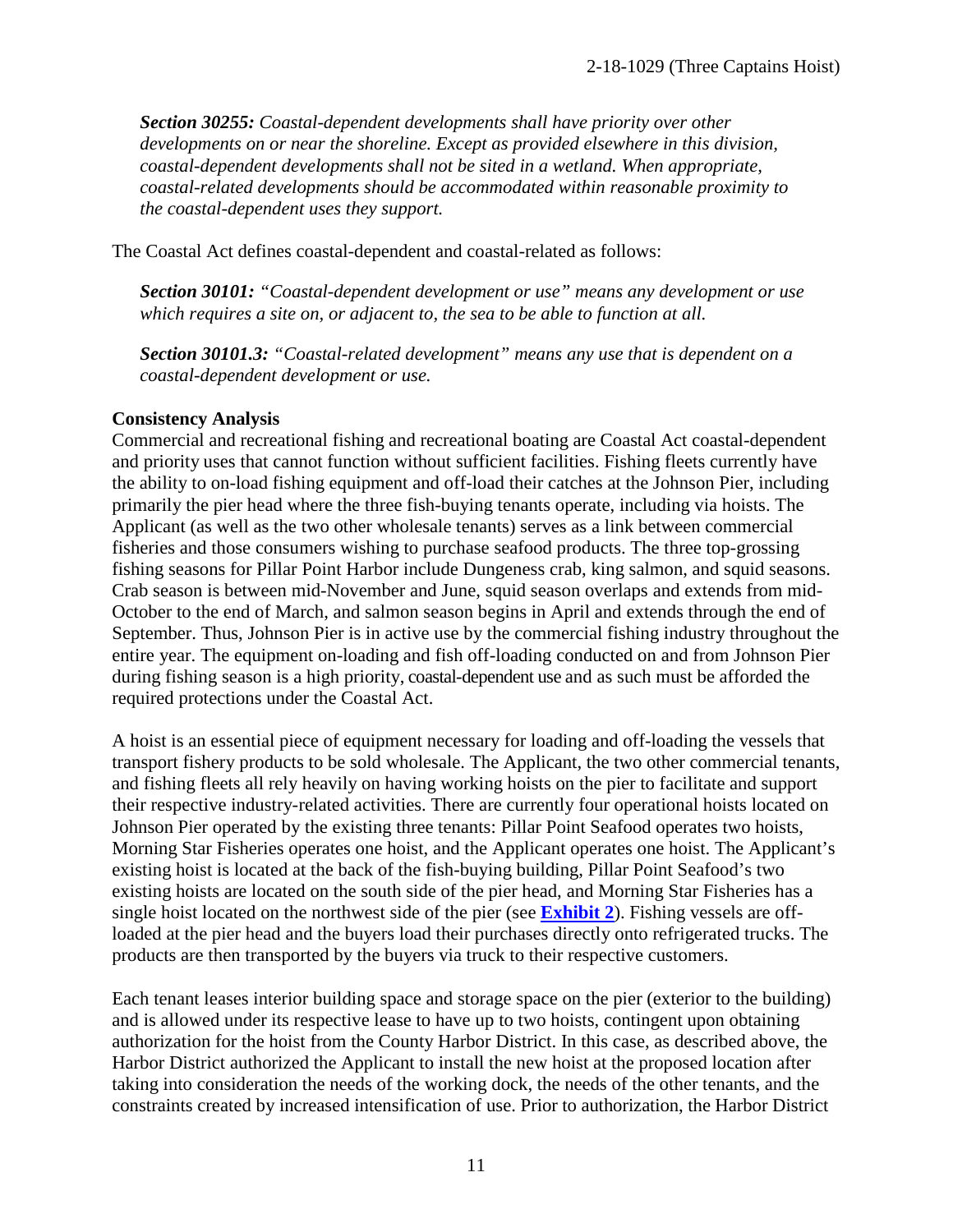and the Applicant evaluated alternative locations for the proposed new hoist taking into consideration the locations of the existing fire protection equipment, the freezers, the fueling station, and the operational needs of the other tenants and fishing fleets. Further, the Harbor Master manages the harbor, including the traffic and use areas at Johnson Pier, to the benefit and safety of tenants and the public, and the Harbor District Commission considered these factors relative to the new hoist location when it approved the proposed hoist. The Harbor District and its staff indicate that they will continue to work with all tenants on the pier to manage operations and traffic in the area to facilitate all tenants' operations once the new hoist is installed. This will help to ensure the continued safety of individuals on the pier, including the public, and ensure that the new hoist operates in a manner that will facilitate commercial fishing operations.

Currently, due to the location of the Applicant's lease area, fishermen that utilize the Applicant's single existing hoist are required to transport their gear and products from their trucks back and forth from the pier through the inside of the fish-buying building to the hoist at the rear of the building. The current flow of equipment on the pier requires off-loading equipment from a truck, placing it on pallets, and carrying the load inside and through the building to the existing hoist at the back of the building for on-loading onto a vessel. Off-loading requires the same sort of operation in the reverse through the existing building. A hoist installed at the proposed location will help to reduce such movement through the interior of the building, and help to reduce congestion occurring in front of the buying stations. Traffic on the pier during peak usage will be more spread out over the entire dock, rather than concentrated near the existing fish-buyer building. The fishermen delivering to the Applicant will not need to go through the building to transport gear and fish to and from the vessels, as the second hoist location provides an additional station in a less-congested area for fishermen to unload their catches and to load equipment at the pier. The Applicant can currently unload approximately 7,000 pounds of fish product per hour. After installation of the second hoist the Applicant will be able to simultaneously unload multiple boats with two hoists, thereby making the unloading process more efficient and productive. Access to and from the dock or the ability for fishermen to unload catch or load pots (and other gear) should similarly benefit as well. The location of the hoist would not conflict with the use of the fuel dock by vessels, as fueling occurs on the east side of the main stem of the pier, away from the location of the proposed new hoist (see **[Exhibits 2 and 3](https://documents.coastal.ca.gov/reports/2019/2/w12b/w12b-2-2019-exhibits.pdf)**).

The addition of the new hoist should also help to promote the economic and commercial needs of the commercial fishing industry as a whole, as expressed in public comments from various members of the commercial fishing community (see **[Exhibit 6](https://documents.coastal.ca.gov/reports/2019/2/w12b/w12b-2-2019-exhibits.pdf)**). Specifically, the new hoist will provide an additional unloading station for the fishermen, which will allow faster unloading and support additional boats that can be unloaded concurrently. The faster that fishing crews unload their catches the sooner they can go back out to sea to continue fishing, in turn moving greater quantities of fish product more quickly across the pier. This will facilitate the commercial fishing industry as recommended by the California Fish and Game Commission (see **[Exhibit 7](https://documents.coastal.ca.gov/reports/2019/2/w12b/w12b-2-2019-exhibits.pdf)**). The improvements will serve commercial fishing businesses that use Johnson Pier and the harbor.

Construction of the new hoist would occur on two half-days in the early morning. Fishing and fish-buying activities would continue during the construction activities. The existing Harbor District tenant leases require an unobstructed, 15-foot-wide free and clear area that serves as a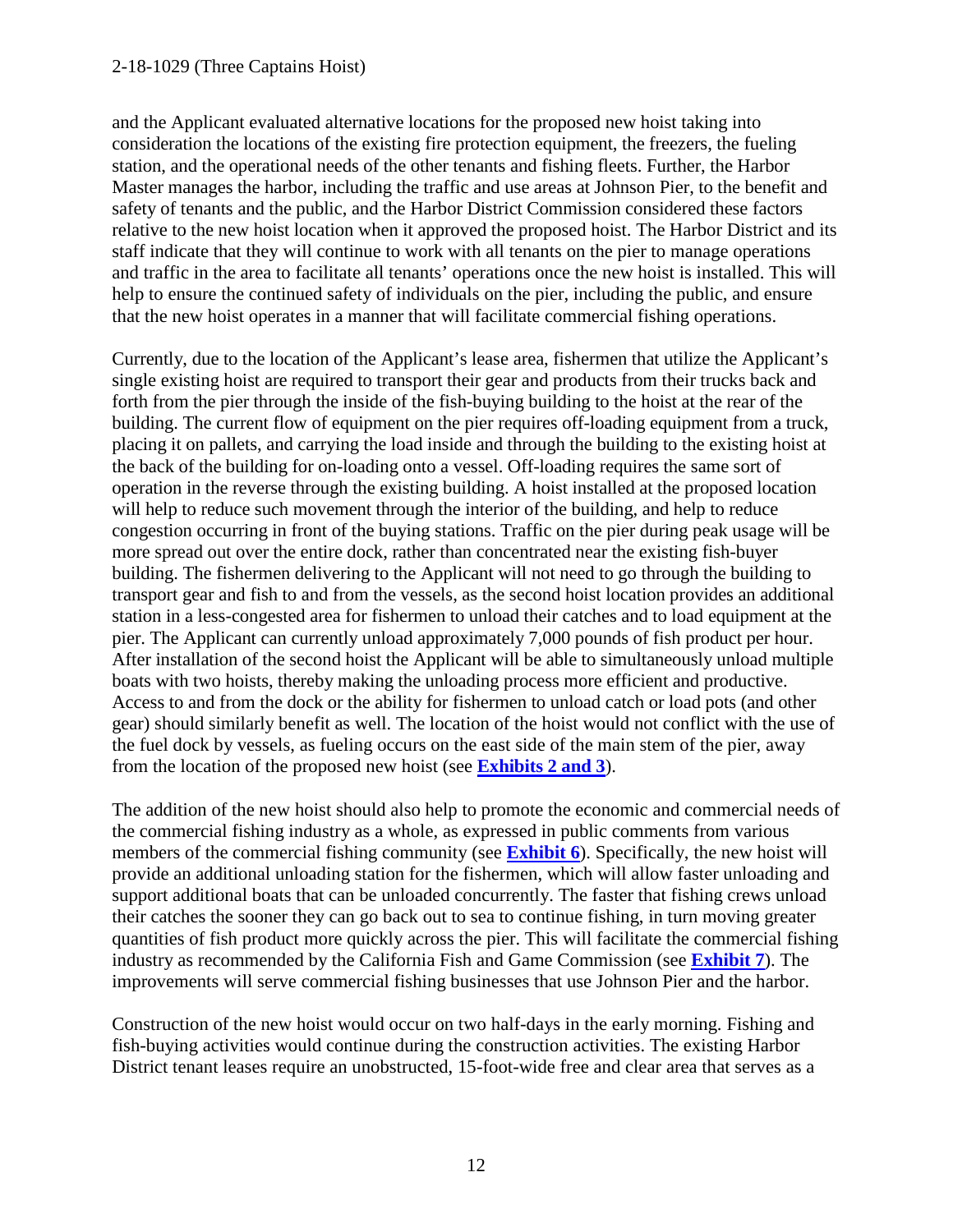common passageway along the pier for forklift and truck access (see **[Exhibit 8](https://documents.coastal.ca.gov/reports/2019/2/w12b/w12b-2-2019-exhibits.pdf)**). The construction would not interfere with the use of this restricted corridor.

In sum, the County Harbor District considered all options to address tenants' concerns, and ultimately decided that the hoist location was appropriate and would allow all of tenants, including the Applicant, adequate services on the Pier. The Harbor District and its staff have indicated that they will continue to work with all tenants to manage operations and traffic in the area.<sup>[8](#page-12-0)</sup> The project has support from many of the fishermen that use Johnson Pier at Pillar Point Harbor (see **[Exhibit 6](https://documents.coastal.ca.gov/reports/2019/2/w12b/w12b-2-2019-exhibits.pdf)**) and supports the California Fish and Game Commission's objectives, including the explicit request that the Coastal Commission support California's coastal fishing communities by taking their infrastructure and economic needs into consideration when considering coastal development projects, such as this (see **[Exhibit 7](https://documents.coastal.ca.gov/reports/2019/2/w12b/w12b-2-2019-exhibits.pdf)**). The proposed project in this case is one of these projects, and it will help to ensure the continued protection and enhancement of California's maritime heritage and the economic well-being of coastal fishing communities along the coast through these improvements at Pillar Point Harbor. Installation of the new hoist augments existing commercial fishing operations by improving the efficiency of off-loading products and loading equipment, and by extension help to promote continued commercial fishing and associated uses at Johnson Pier. Therefore, the proposed project is consistent with Sections 30234, 30234.5 and 30255 of the Coastal Act.

#### **E. PUBLIC ACCESS AND RECREATION**

#### **Applicable Policies**

Coastal Act Sections 30210 and 30212(a) require the provision of, and provide protections for, maximized public access and recreation consistent with public safety needs and the need to protect fragile coastal resources. Coastal Act Section 30211 requires that development not interfere with the public's right of access to the sea, including the use of dry sand and rocky coastal beaches extending landward to the first edge of terrestrial vegetation. Section 30213 provides for the protection of free and lower cost access, and Section 30240(b) requires that development in areas adjacent to recreation areas be compatible with and not significantly degrade those areas. Section 30220 protects water-oriented recreational activities such as those provided by over water piers. Applicable policies include:

*Section 30210: In carrying out the requirement of Section 4 of Article X of the California Constitution, maximum access, which shall be conspicuously posted, and recreational opportunities shall be provided for all the people consistent with public safety needs and the need to protect public rights, rights of private property owners, and natural resource areas from overuse.*

*Section 30211: Development shall not interfere with the public's right of access to the sea where acquired through use or legislative authorization, including, but not limited to, the use of dry sand and rocky coastal beaches to the first line of terrestrial vegetation.* 

<span id="page-12-0"></span> $\overline{a}$ 8 Personal communication from John Moren, Interim General Manager, San Mateo County Harbor District, January 2018.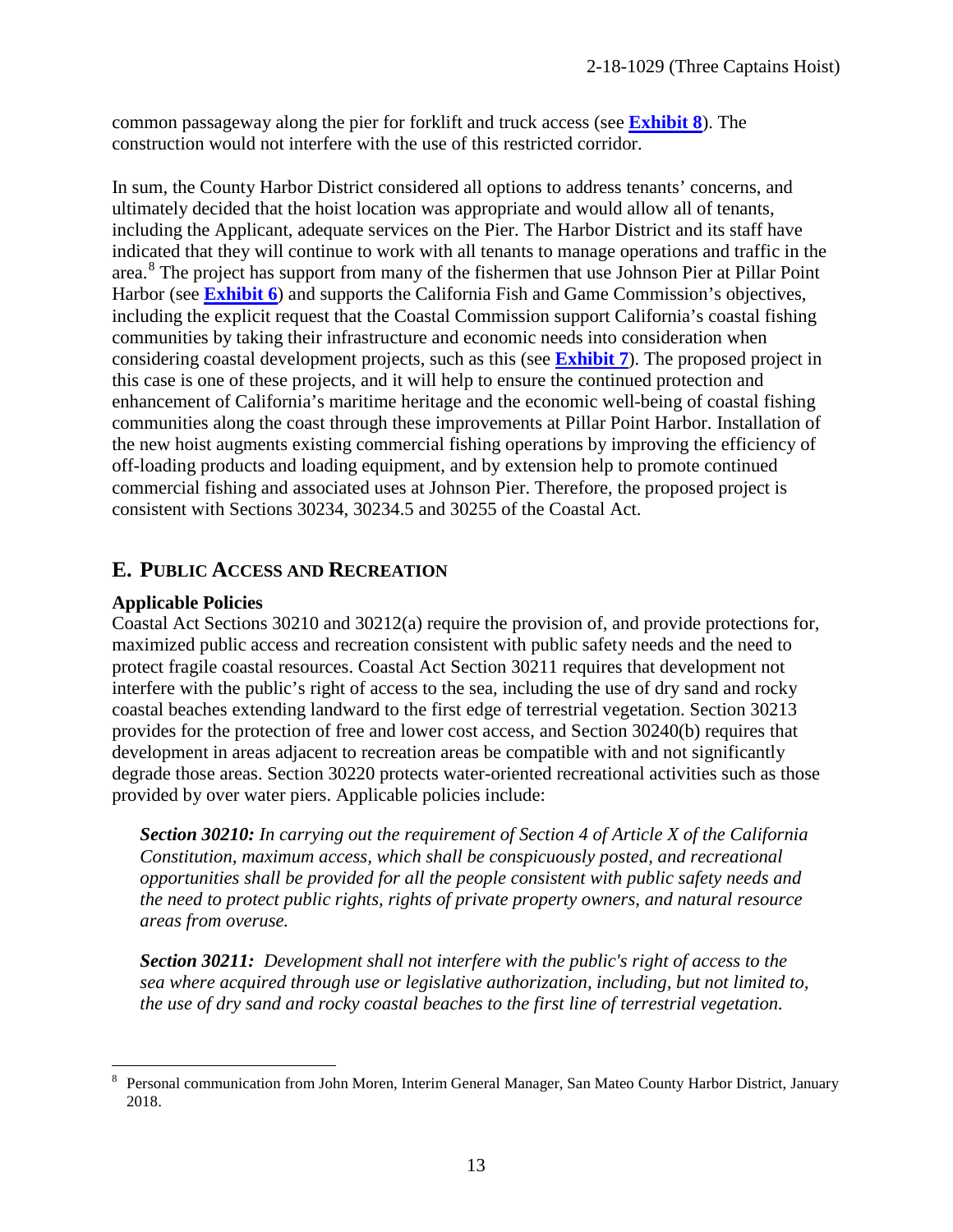*Section 30212(a): Public access from the nearest public roadway to the shoreline and along the coast shall be provided in new development projects except where: (1) it is inconsistent with public safety, military security needs, or the protection of fragile coastal resources (2) adequate access exists nearby…* 

*Section 30213: Lower cost visitor and recreational facilities shall be protected, encouraged, and, where feasible, provided. Developments providing public recreational opportunities are preferred.*

*Section 30220. Coastal areas suited for water-oriented recreational activities that cannot readily be provided at inland water areas shall be protected for such uses.* 

#### **Consistency Analysis**

The public beaches and access trails located along the Pillar Point Harbor and Princeton-by-the Sea shoreline provide the public with a variety of recreational opportunities, such as walking trails, beaches, and opportunities for viewing wildlife or watching the sunset, and the offshore piers, including Johnson Pier, likewise provide the unique opportunity to experience the Harbor setting from over the water (see **[Exhibit 6](https://documents.coastal.ca.gov/reports/2019/2/w12b/w12b-2-2019-exhibits.pdf)**). The Coastal Act requires that development provide maximum access and recreational opportunities to the public, consistent with public safety needs and the protection of natural resources. In addition the above-referenced access opportunities, Pillar Point Harbor also provides recreational boating opportunities for the public. Johnson Pier, as described earlier, is a working, commercial-fishing pier; however, the public has the ability to access it in order to purchase fish products directly from docked fishing boats, as well as to walk along the main stem of the pier and take in the Harbor environs more generally. Aside from being able to access Johnson Pier, the public can also experience the coast recreationally by walking along a portion of the California Coastal Trail that extends through the harbor area, including between the existing harbor parking lot and the shoreline.

The proposed new hoist will not impede existing public access opportunities in the Pillar Point Harbor area. Nearby coastal access points, including at Perched Beach and Surfers Beach located to the south, and the stretch of beach immediately adjacent to Barbara's Fishtrap restaurant located to the north, will not be affected by installation or operation of the new hoist. The public can continue to walk on Johnson Pier as currently provided, subject to the same existing temporary restrictions (for safety reasons) associated with harbor activities such as loading and off-loading docked vessels, including at the new hoist location. As mentioned above, there will be a 15-foot-wide passageway for traffic on the pier head that will allow for unobstructed travel for fork lifts, trucks, and people while the Applicant's hoist (as well as the other hoists) is in operation on the south side of the pier head. The Applicant will install removable bollards and a chain to prevent forklifts and people from entering the operations area of the hoist while it is operating as an added safety measure. As described above, the Harbor District and its staff will also continue to work with all tenants on the pier to manage operations and traffic in the area to facilitate all tenants' operations once the new hoist is installed. This will ensure the continued safety of individuals on the pier and that the new hoist does not interfere with public access and recreational uses in the harbor area. Therefore, and subject to conditions to protect access during construction (see **Special Condition 1**), the hoist will not result in impacts to the recreational use or public access in and around the harbor area and as conditioned, the project is consistent with the public access and recreation policies of the Coastal Act.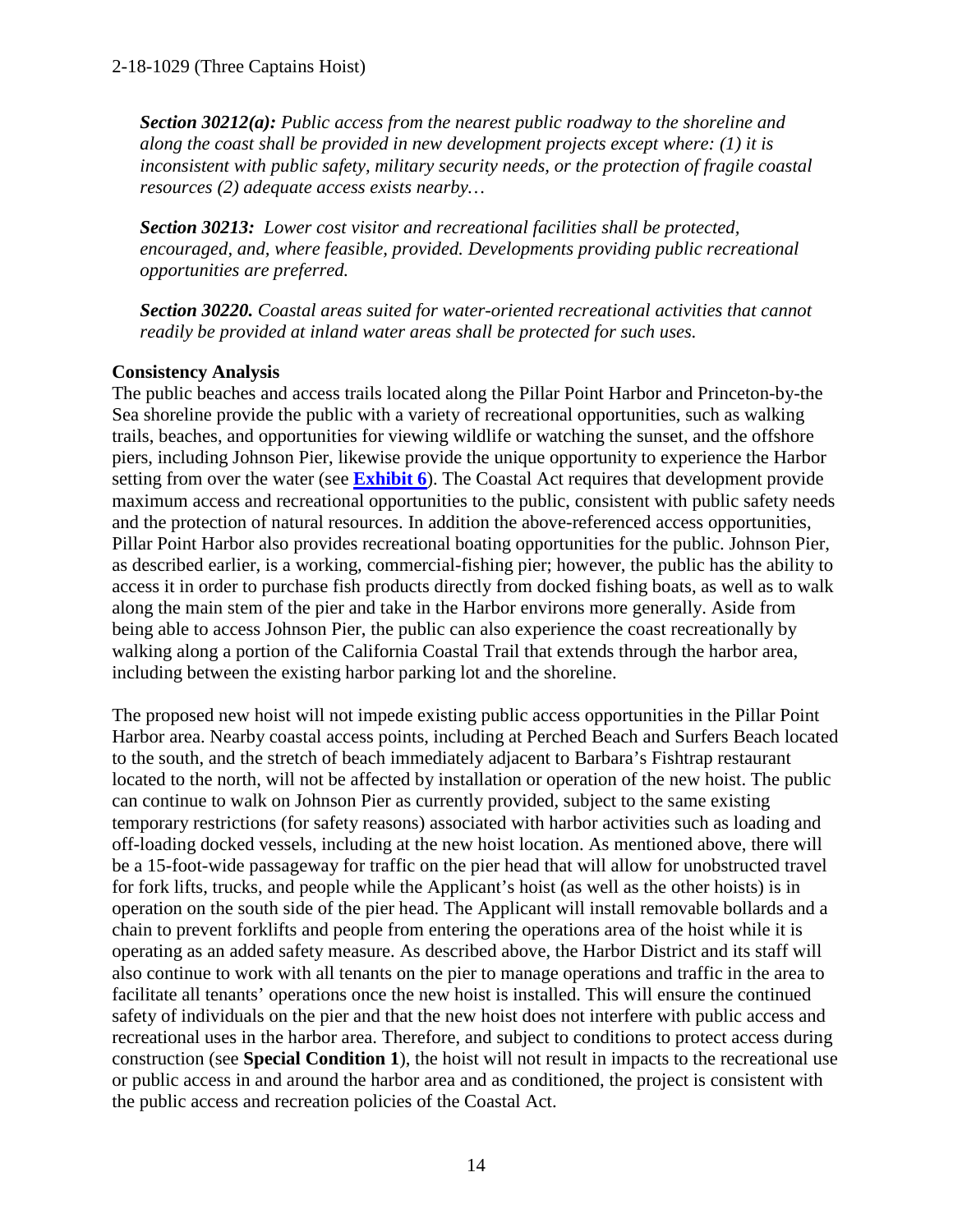### **F. MARINE RESOURCES**

The Coastal Act protects marine resources and related habitats. Coastal Act Sections 30230, 30231, and 30232 provide:

*Section 30230: Marine resources shall be maintained, enhanced, and where feasible, restored. Special protection shall be given to areas and species of special biological or economic significance. Uses of the marine environment shall be carried out in a manner that will sustain the biological productivity of coastal waters and that will maintain healthy populations of all species of marine organisms adequate for long-term commercial, recreational, scientific, and educational purposes.* 

*Section 30231: The biological productivity and the quality of coastal waters, streams, wetlands, estuaries, and lakes appropriate to maintain optimum populations of marine organisms and for the protection of human health shall be maintained and, where feasible, restored through, among other means, minimizing adverse effects of waste water discharges and entrainment, controlling runoff, preventing depletion of ground water supplies and substantial interference with surface water flow, encouraging waste water reclamation, maintaining natural vegetation buffer areas that protect riparian habitats, and minimizing alteration of natural streams.* 

*Section 30232: Protection against the spillage of crude oil, gas, petroleum products, or hazardous substances shall be provided in relation to any development or transportation of such materials. Effective containment and cleanup facilities and procedures shall be provided for accidental spills that do occur.*

#### **Consistency Analysis**

Coastal Act Sections 30230 and 30231 require the maintenance, enhancement, and where feasible, the restoration of marine resources, and also requires the biological productivity and quality of coastal waters, streams, wetlands and estuaries be maintained. Based upon an evaluation of habitat types present within the harbor area that was conducted by the Harbor District in 2012 and  $2013$ , some special-status wildlife species have the potential to be present within the Pillar Point Harbor, and thus in the project area. However, the new hoist would be attached to the surface of the pier and no construction work would be conducted from an area directly over the water, and no impacts to any such species or to marine mammals or other wildlife are expected.

The installation of the new hoist could potentially involve discharge of construction materials into Harbor waters if precautions are not taken to ensure that debris and residual materials are collected and properly disposed of. To protect against such potential impact, **Special Condition 1** imposes construction requirements, including best management practices, to ensure coastal resource protection during construction. The work to install the new hoist does not require working within the harbor waters, and measures will be implemented to comply with the Applicant's lease requirements to prevent discharge to adjacent waters. The use of the new hoist

<span id="page-14-0"></span> $\overline{a}$ <sup>9</sup> *Biological Resources Analysis Pillar Point Harbor Dredge, Maintenance, and Repair Projects, One Johnson Pier, Half Moon Bay CA 94019* by Sandra Etchell (August 13, 2012; revised February 21, 2013).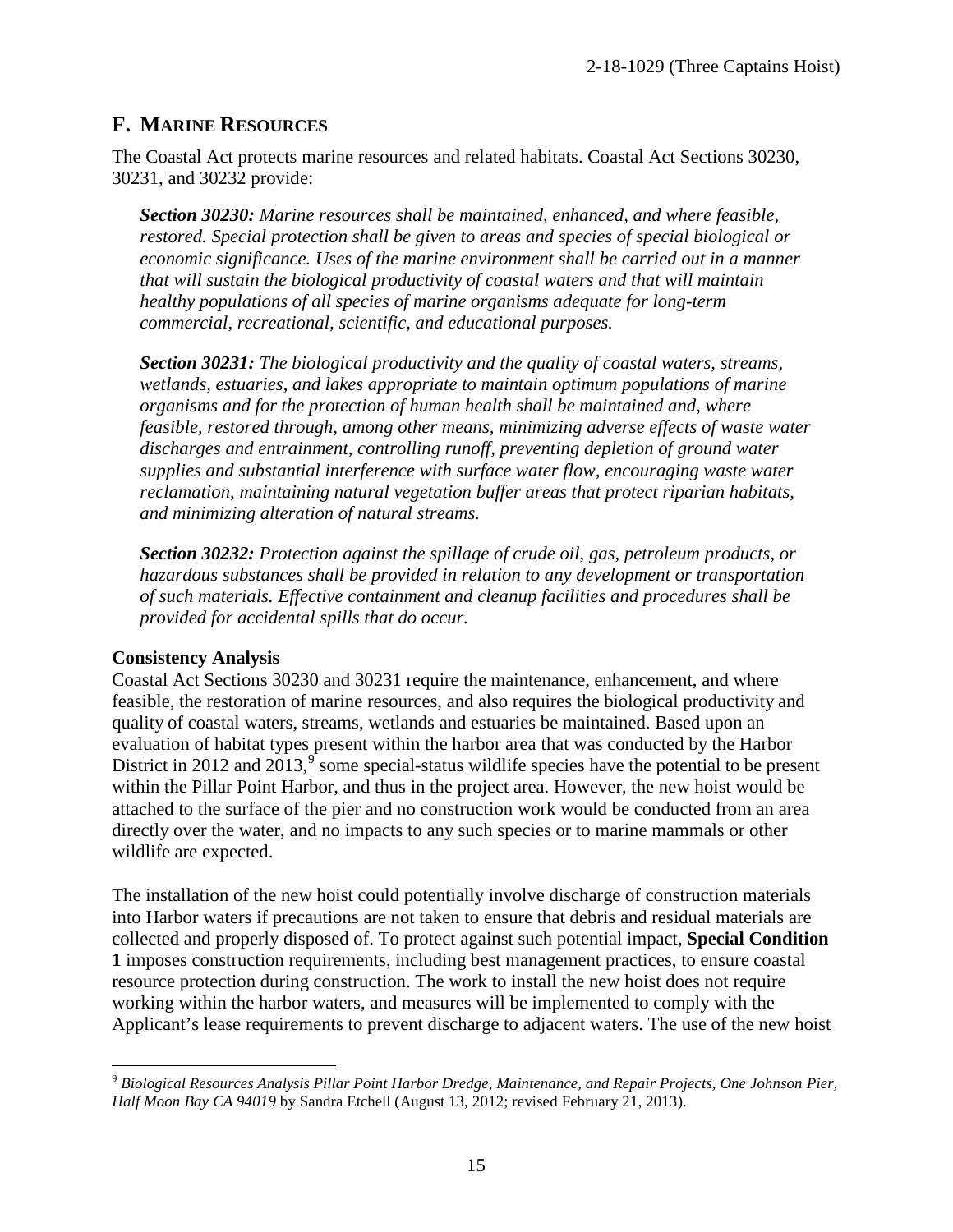will avoid cargo/products from being dumped into the surrounding waters or onto the pier/dock, as required under the tenant's lease (i.e., the Applicant's lease with the Harbor District includes requirements for the protection of harbor waters consistent with Section 30230).

In short, as conditioned, the construction and operation of the new hoist would be consistent with Sections 30230, 30231, and 30232 of the Coastal Act regarding maintenance of the biological productivity of coastal waters and protection of marine resources.

## **G. COASTAL HAZARDS**

Coastal Act Section 30253 requires that new development minimize risk to life and property in areas of high flood hazard areas, ensure long-term structural integrity, and avoid landform altering protective measures in the future. Section 30253 states in relevant part:

*30253: New development shall do all of the following:* 

- *(a) Minimize risks to life and property in areas of high geologic, flood, and fire hazard.*
- *(b) Assure stability and structural integrity, and neither create nor contribute significantly to erosion, geologic instability, or destruction of the site or surrounding area or in any way require the construction of protective devices that would substantially alter natural landforms along bluffs and cliffs.*

The proposed project is located in the Pillar Point Harbor in an area that is subject to coastal hazards, including but not limited to ocean waves, storms, tides, tsunamis, and flooding, all of which may worsen with sea level rise. In terms of recognizing and assuming the hazard risks for this type of over water and shoreline development, the Commission's experience in evaluating proposed developments in areas subject to hazards has been that applicants continue to pursue development despite periodic episodes of heavy storm damage and other such occurrences.

Development in such dynamic environments is susceptible to damage due to such long-term and episodic processes. Past occurrences statewide have resulted in public costs (through low interest loans, grants, subsidies, direct assistance, etc.) in the many millions of dollars. As a means of allowing continued development in areas subject to these hazards while avoiding placing the economic burden for damages onto the people of the State of California, applicants are regularly required to acknowledge site hazards and agree to waive any claims of liability on the part of the Commission for allowing the development to proceed. Accordingly, this approval is conditioned for the Applicant to assume all risks for developing at this location (see **Special Condition 2**). Specifically, **Special Condition 2** requires the Applicant to acknowledge and assume these coastal hazard risks associated with construction and operation of the hoist, and to waive any potential Commission liability, including through indemnifying the Commission with respect to its approval of the subject development.

## **H. OTHER**

Coastal Act Section  $30620(c)(1)$  authorizes the Commission to require applicants to reimburse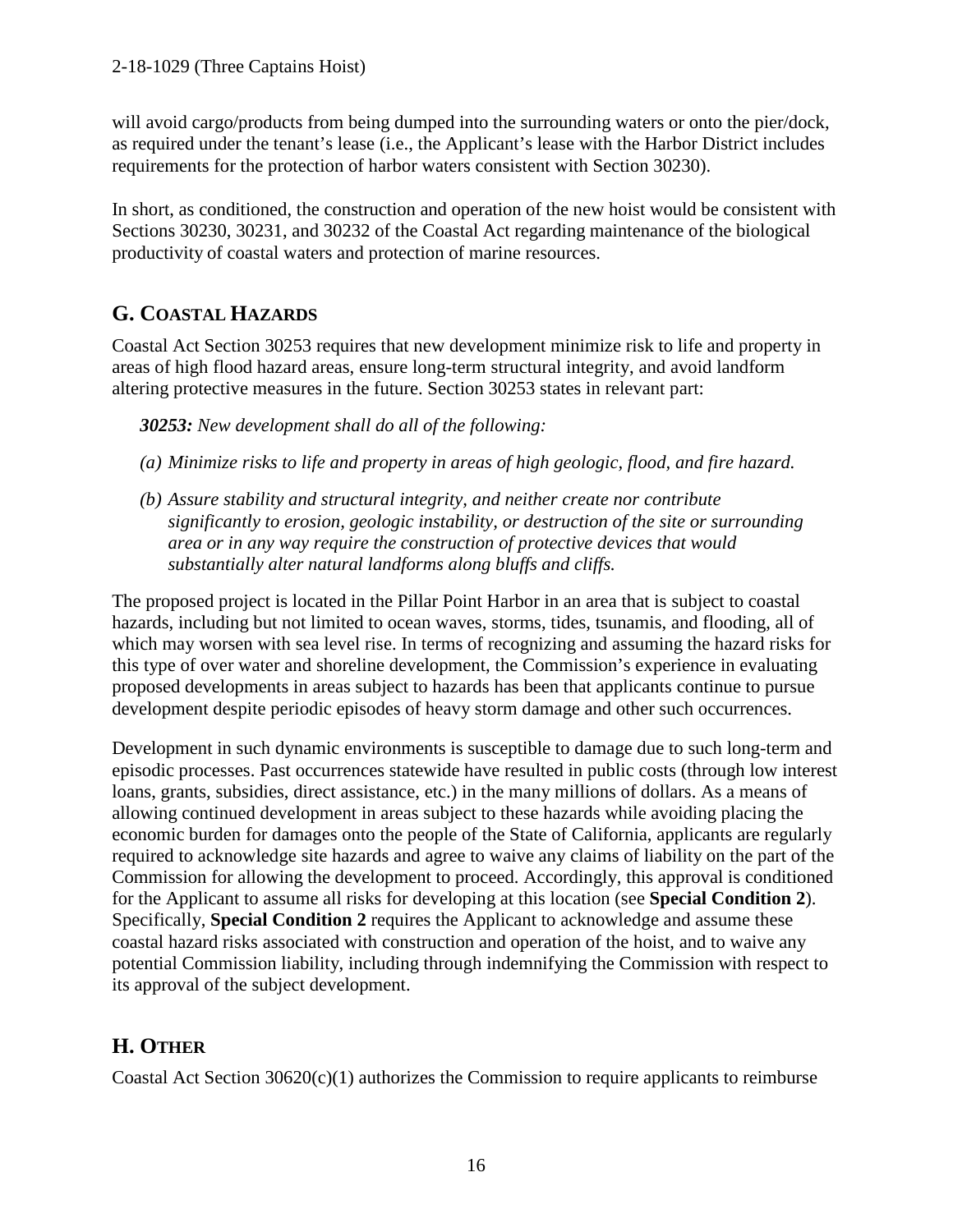the Commission for expenses incurred in processing CDP applications.<sup>[10](#page-16-0)</sup> Thus, the Commission is authorized to require reimbursement for expenses incurred in defending its action on the pending CDP application in the event that the Commission's action is challenged by a party other than the Applicants. Therefore, consistent with Section 30620(c), the Commission imposes requiring reimbursement for any costs and attorneys' fees that the Commission incurs in connection with the defense of any action brought by a party other than the Applicant challenging the approval or issuance of this CDP (see **Special Condition 3**).

### **I. CALIFORNIA ENVIRONMENTAL QUALITY ACT (CEQA)**

Section 13096 of the California Code of Regulations requires that a specific finding be made in conjunction with coastal development permit applications showing the application to be consistent with any applicable requirements of CEQA. Section 21080.5(d)(2)(A) of CEQA prohibits a proposed development from being approved if there are feasible alternatives or feasible mitigation measures available which would substantially lessen any significant adverse effect which the activity may have on the environment.

The San Mateo County Harbor District acting as the CEQA lead agency determined on October 17, 2018 that the proposed hoist project was categorically exempt from CEQA pursuant to CEQA Guidelines Section 15300 et seq. The Coastal Commission's review and analysis of land use proposals has been certified by the Secretary of the Natural Resources Agency as being the functional equivalent of environmental review under CEQA. The Commission has reviewed the relevant coastal resource issues with the proposed project, and has identified appropriate and necessary modifications to address adverse impacts to such coastal resources. All public comments received to date have been addressed in the findings above. All above findings are incorporated herein in their entirety by reference.

The Commission finds that only as modified and conditioned by this CDP will the proposed project avoid significant adverse effects on the environment within the meaning of CEQA. As such, there are no additional feasible alternatives or feasible mitigation measures available which would substantially lessen any significant adverse environmental effects that approval of the proposed project, as conditioned, would have on the environment within the meaning of CEQA. If so conditioned, the proposed project will not result in any significant environmental effects for which feasible mitigation measures have not been employed consistent with CEQA Section 21080.5(d)(2)(A).

<span id="page-16-0"></span> $\overline{a}$  $10$  See also California Code of Regulations Title 14 Section 13055(g).